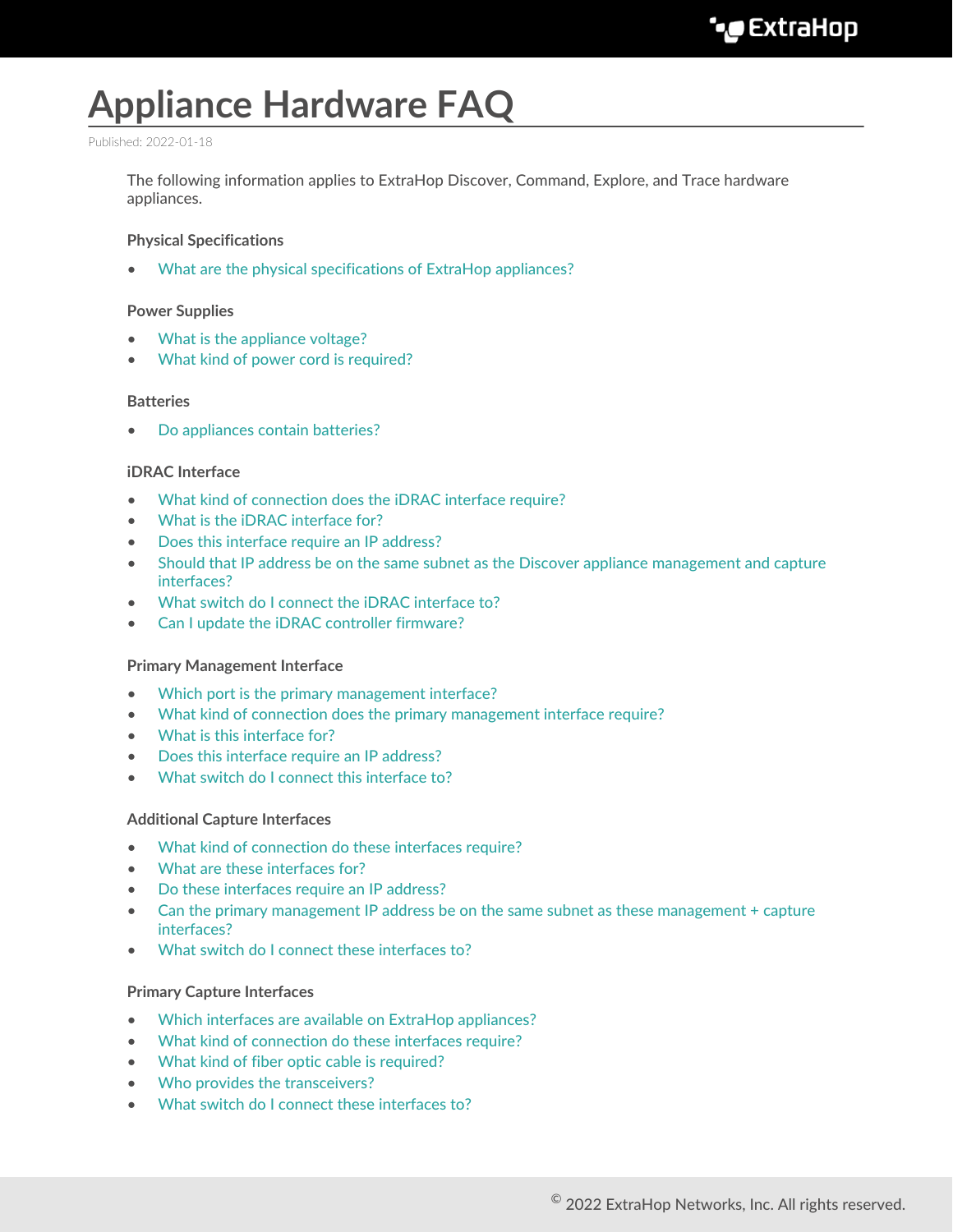## <span id="page-1-0"></span>**Physical Specifications**

| <b>Appliance</b> | Height                 | <b>Width</b>        | Depth               | Approximate<br>Weight      |
|------------------|------------------------|---------------------|---------------------|----------------------------|
| EDA 10200        | 8.68 cm (3.42 in.)     | 3.4 cm (17.09 in.)  | 71.6 cm (28.17 in.) | 26.3 kg (57.98 lb.)        |
| <b>EDA 9200</b>  | 8.68 cm (3.42 in.)     | 43.4 cm (17.09 in.) | 71.6 cm (28.17 in.) | 26.3 kg (57.98 lb.)        |
| <b>EDA 8200</b>  | 4.28 cm (1.68 in.)     | 43.4 cm (17.08 in.) | 73.4 cm (29.61 in.) | 21.9 kg (48.28 lb.)        |
| EDA 6200         | $4.28$ cm $(1.68$ in.) | 43.4 cm (17.08 in.) | 73.4 cm (29.61 in.) | 21.9 kg (48.28 lb.)        |
| <b>EDA 4200</b>  | $4.28$ cm $(1.68$ in.) | 43.4 cm (17.08 in.) | 73.4 cm (29.61 in.) | 21.9 kg (48.28 lb.)        |
| EDA 1200         | 5.9 cm (2.3 in.)       | 19.3 cm (7.5 in.)   | 20.0 cm (7.9 in.)   | 1.9 kg $(4.2 \text{ lb.})$ |
| <b>ETA 8250</b>  | 8.68 cm (3.42 in.)     | 43.4 cm (17.09 in.) | 71.6 cm (28.17 in.) | 33.1 kg (72.91 lb.)        |
| <b>EXA 5200</b>  | 8.68 cm (3.42 in.)     | 43.4 cm (17.09 in.) | 71.6 cm (28.17 in.) | 33.1 kg (72.91 lb.)        |

#### **What are the physical specifications of ExtraHop appliances?**

## <span id="page-1-1"></span>**Power Supplies**

#### **What is the appliance voltage?**

<span id="page-1-2"></span>The power supply is auto-switching and will take 100-240V.

#### **What kind of power cord is required?**

We ship our appliances with a power cable that has a C13 connector at the device end and a C14 cable at the outlet end. You can substitute any similarly rated power cable that meets your requirements.

## <span id="page-1-3"></span>**Batteries**

#### **Do appliances contain batteries?**

Yes. Rack-mounted appliances contain a single CR2032 lithium battery for the CMOS and a Li-Ion battery attached to the RAID controller card.

## <span id="page-1-4"></span>**iDRAC Interface**

**What kind of connection does the iDRAC interface require?**

<span id="page-1-5"></span>RJ45 Ethernet.

#### **What is the iDRAC interface for?**

<span id="page-1-6"></span>Lights-out management (LOM), which enables remote management of the ExtraHop system.

#### **Does this interface require an IP address?**

Yes. A static IP is recommended for remote management.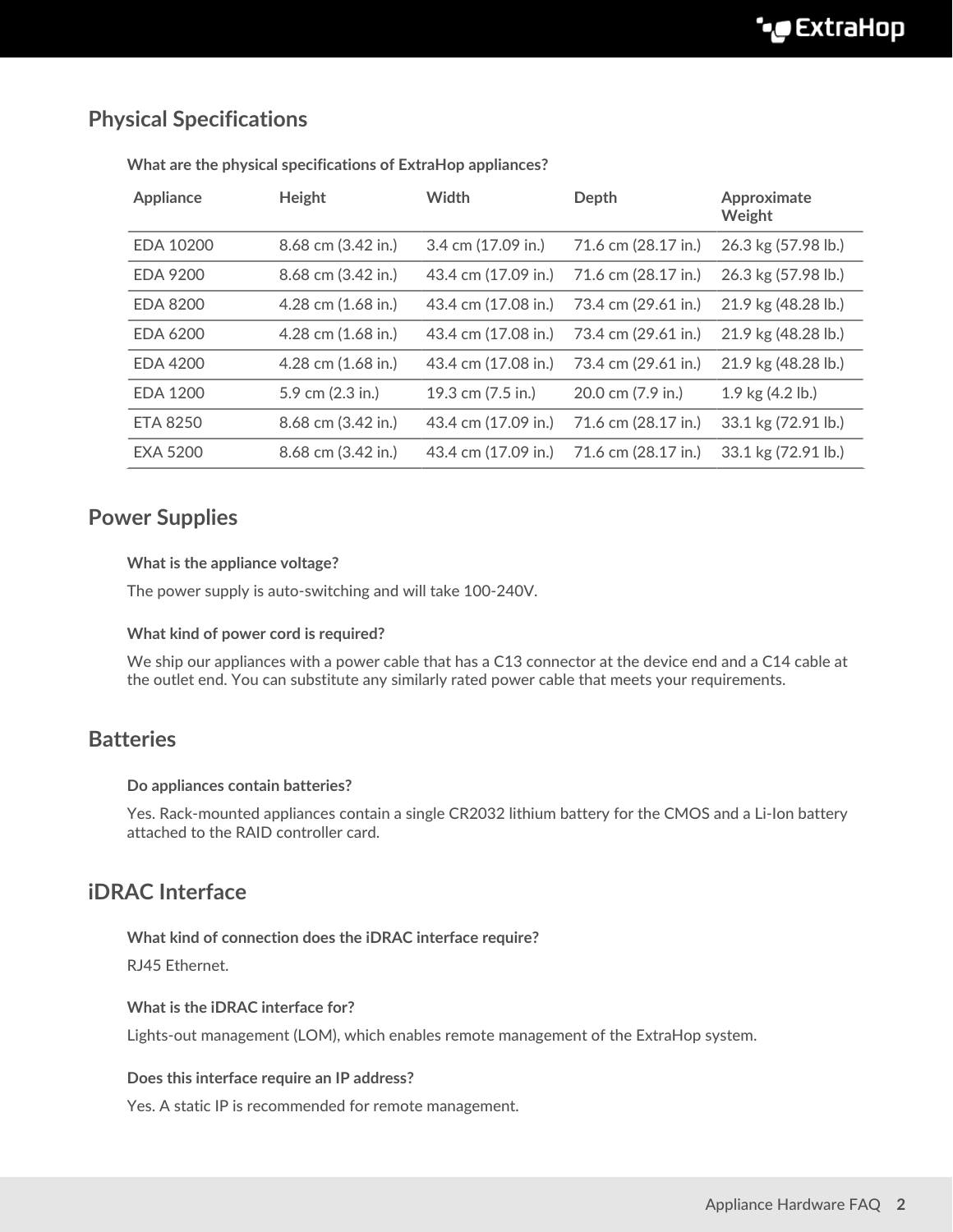#### <span id="page-2-0"></span>**Should that IP address be on the same subnet as the Discover appliance management and capture interfaces?**

<span id="page-2-1"></span>The iDRAC IP address can be on the same subnet as the management interface.

#### **What switch do I connect the iDRAC interface to?**

Connect iDRAC to your management network and VLANs and make sure that your ExtraHop administrators can access the iDRAC IP address.

#### <span id="page-2-2"></span>**Can I update the iDRAC controller firmware?**

Yes. The iDRAC controller firmware is not updated with the firmware for the ExtraHop system. If you want to take advantage of iDRAC firmware enhancements, follow the instructions on the [Dell Technologies](https://www.dell.com/support/article/en-us/sln292363/dell-poweredge-update-the-firmware-of-single-system-components-remotely-using-the-idrac?lang=en) [website](https://www.dell.com/support/article/en-us/sln292363/dell-poweredge-update-the-firmware-of-single-system-components-remotely-using-the-idrac?lang=en)  $\mathbf{r}$  to upgrade the firmware.

### <span id="page-2-3"></span>**Primary Management Interface (1 or 3)**

**Which port is the primary management interface?**

For the EDA 1100, EDA 4200, EDA 6100, EDA 6200, EDA 8100, EDA 8200, and EDA 9100, interface 1 is the primary management port.

For the EXA 5200, ETA 6150, ETA 8250, EDA 9200, and EDA 10200, interface 3 is the primary management port.

#### <span id="page-2-4"></span>**What kind of connection does the primary management interface require?**

<span id="page-2-5"></span>RJ45 Ethernet.

#### **What is this interface for?**

The primary management interface is the interface that will attempt to acquire an IP address over DHCP when the appliance first boots after arrival from the factory.

This interface provides both management access to the appliance and can be configured for management plus NetFlow or management plus RPCAP, ERSPAN, and VXLAN. Access is available through a web browser to the ExtraHop system or to the ExtraHop REST API.

<span id="page-2-6"></span>**Does this interface require an IP address?**

<span id="page-2-7"></span>Yes.

#### **What switch do I connect this interface to?**

Connect this interface to your management network and VLANs. Note that the primary management interface can also send data out of your ExtraHop system to other systems, such as Open Data Stream and syslog.

## <span id="page-2-8"></span>**Management + Capture Interfaces (1-4)**

**What kind of connection do these interfaces require?**

Depending on the appliance, RJ45 Ethernet or fiber (SFP+ LC).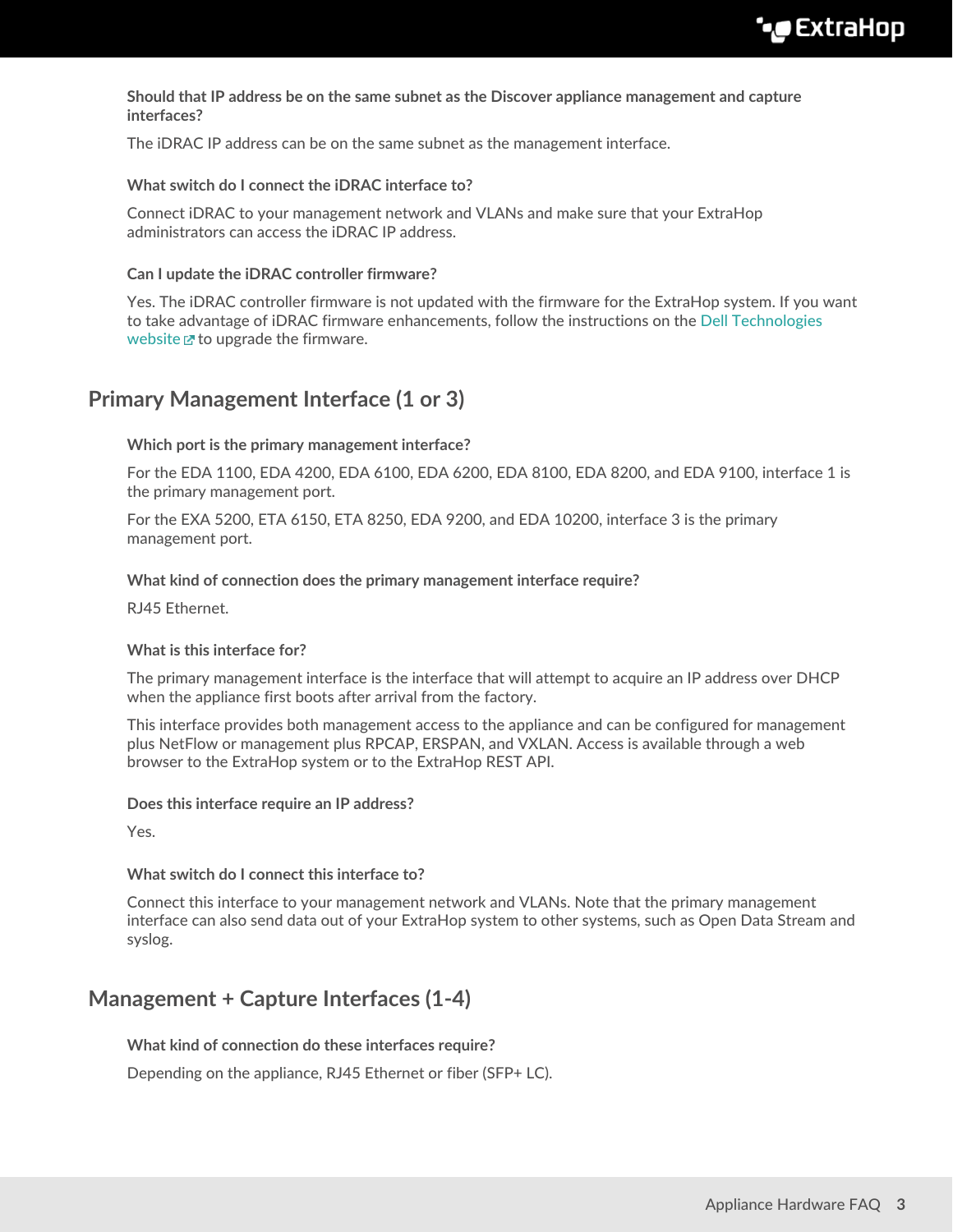## **∙e** ExtraHop

#### <span id="page-3-0"></span>**What are these interfaces for?**

On the Discover appliance, these interfaces can be configured as follows:

- As additional dedicated management interfaces
- As management interfaces with auxiliary capture capabilities for the following IP-based data sources
	- ERSPAN
	- RPCAP
	- VXLAN
	- NetFlow (Discover appliances only)
	- As capture interfaces for raw packet feeds such as SPAN (1 GbE interfaces only)

While 10 GbE management + capture interfaces on the EDA 10200, EDA 9200, and ETA 8250 can conduct management functions at 10 Gbps speeds, processing traffic such as ERSPAN is limited to 1 Gbps.

#### <span id="page-3-1"></span>**Do these interfaces require an IP address?**

<span id="page-3-2"></span>Yes, if configured as a management port or if processing NetFlow, ERSPAN, RPCAP, or VXLAN target.

#### **Can the primary management IP address be on the same subnet as these management + capture interfaces?**

<span id="page-3-3"></span>No. All management-capable interfaces having an IP address must be configured with distinct subnets.

#### **What switch do I connect these interfaces to?**

Connect these interfaces to your traffic sources:

- The links where your ERSPAN or RPCAP forwarders are installed
- The links where your SPAN sessions are configured
- A SPAN or packet forwarder aggregation switch

Management interfaces that are not the primary interface are disabled by default.

#### **Can multiple ERSPAN sessions be sent to a single ERSPAN port on the appliance?**

Yes.

#### **Can multiple interfaces be bonded together?**

Yes. Only 1GbE interfaces are supported for bond interfaces. Bond interfaces cannot be set to monitoring mode.

#### **Can multiple interfaces be configured with a gateway IP address?**

No. Only one interface should be configured with a default gateway. Configure static routes if your network requires routing through multiple gateways.

## <span id="page-3-4"></span>**High-performance Capture Interfaces (Interfaces 5-8)**

#### **Which interfaces are available on ExtraHop appliances?**

Interfaces 5-6 are available on the EDA 4200, EDA 6100, EDA 6200, EDA 8100, EDA 8200, ETA 6150, and ETA 8250.

Interfaces 5-8 are available on the EDA 9100, EDA 9200, and EDA 10200.